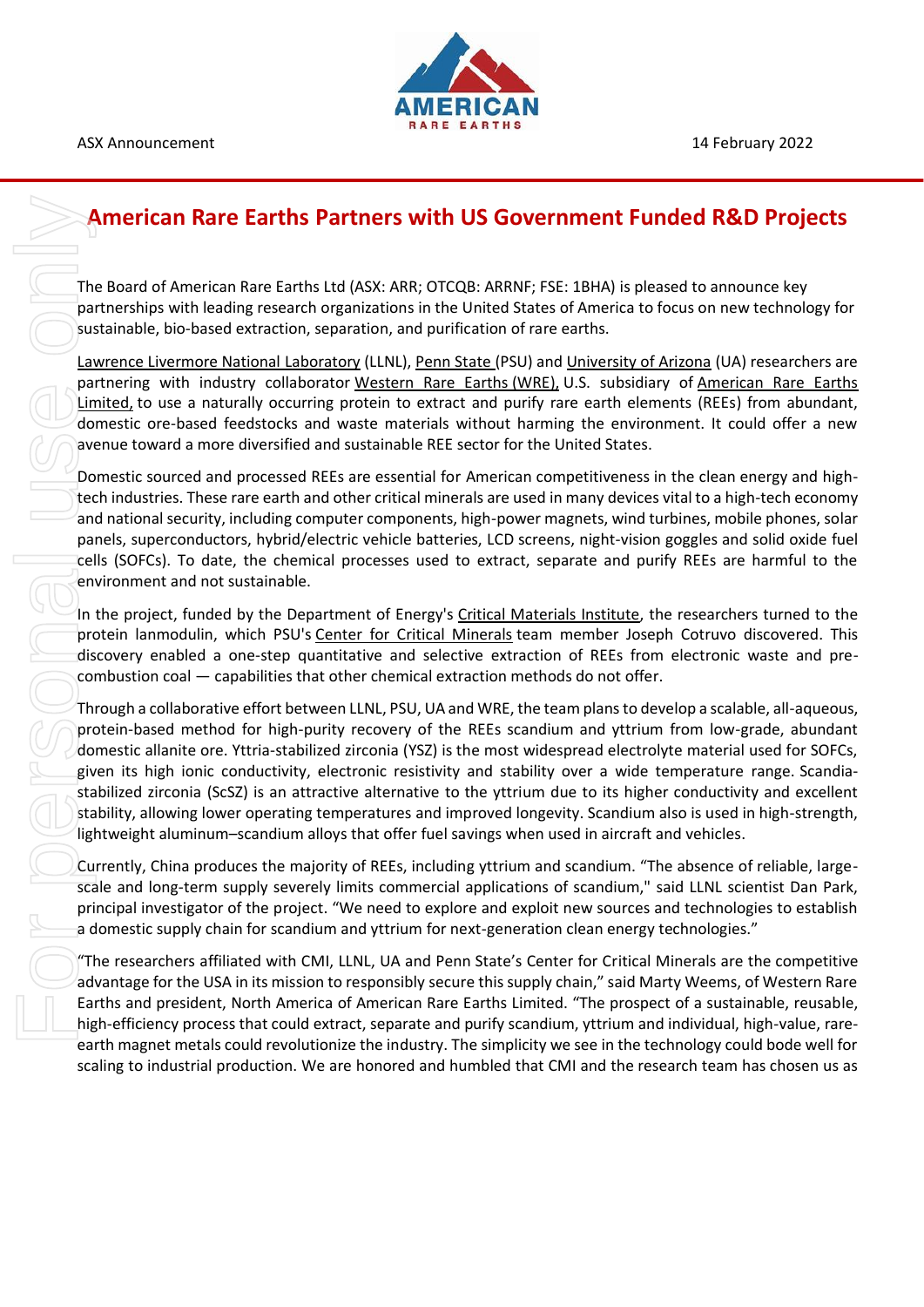

team member and will be using our Wyoming- and Arizona-sourced ultra-low thorium content feedstocks. This project is an excellent fit to our mission to resource the renewable future responsibly."

A notable advantage of the allanite feedstock from WRE is the low level of uranium and thorium. These radioactive elements commonly co-occur in many other REE feedstocks and pose environmental and economic burdens due to their radioactivity. The team's lanmodulin-based approach offers several unique advantages over the prior methods, including compatibility with low-grade leachates, elimination of harmful solvents and the ability to achieve high-purity separation of certain critical REEs.

The Critical Materials Institute is a DOE Energy Innovation Hub led by Ames Laboratory that seeks to accelerate innovative scientific and technological solutions to develop resilient and secure supply chains for rare-earth metals and other materials critical to the success of clean-energy technologies. The research team includes Park and Ziye Dong from LLNL, Cotruvo and Sarma Pisupati from Penn State, Hongyue Jin from the University of Arizona and Weems from Western Rare Earths.

American Rare Earths CEO and Managing Director Chris Gibbs said of the collaboration:

"The US team led by Marty Weems have worked diligently to establish our presence on a number of top tier rare earths innovation programs. Thanks to the team's efforts, we are well positioned to play our part and be at the forefront of new technology.

"As we develop our world class mining projects our strategy is to also focus on new and disruptive technologies while building our processing and refining capabilities. We are excited by the progress being made and I congratulate the US team on their work towards our vision of transformation into a leading vertically integrated, sustainable supplier of minerals essential for a renewable future."

This market announcement has been authorised for release to the market by the Board of American Rare Earths Limited.

Chris Gibbs

American Rare Earths Limited (ASX:ARR, OTCQB: ARRNF, HSE: 1BHA) American Rare Earths Limited ARBN 003 453 503 Head Office: Suite 706 Level 7, 89 York St, Sydney NSW 2000 Tel +61 2 8054 9779 GPO BOX 1546, Sydney NSW 2001 US Office: 428 E Thunderbird Rd, Ste 435 Phoenix, AZ 85023 Email info@americanrareearths.com.au Web: https://americanrareearths.com.au